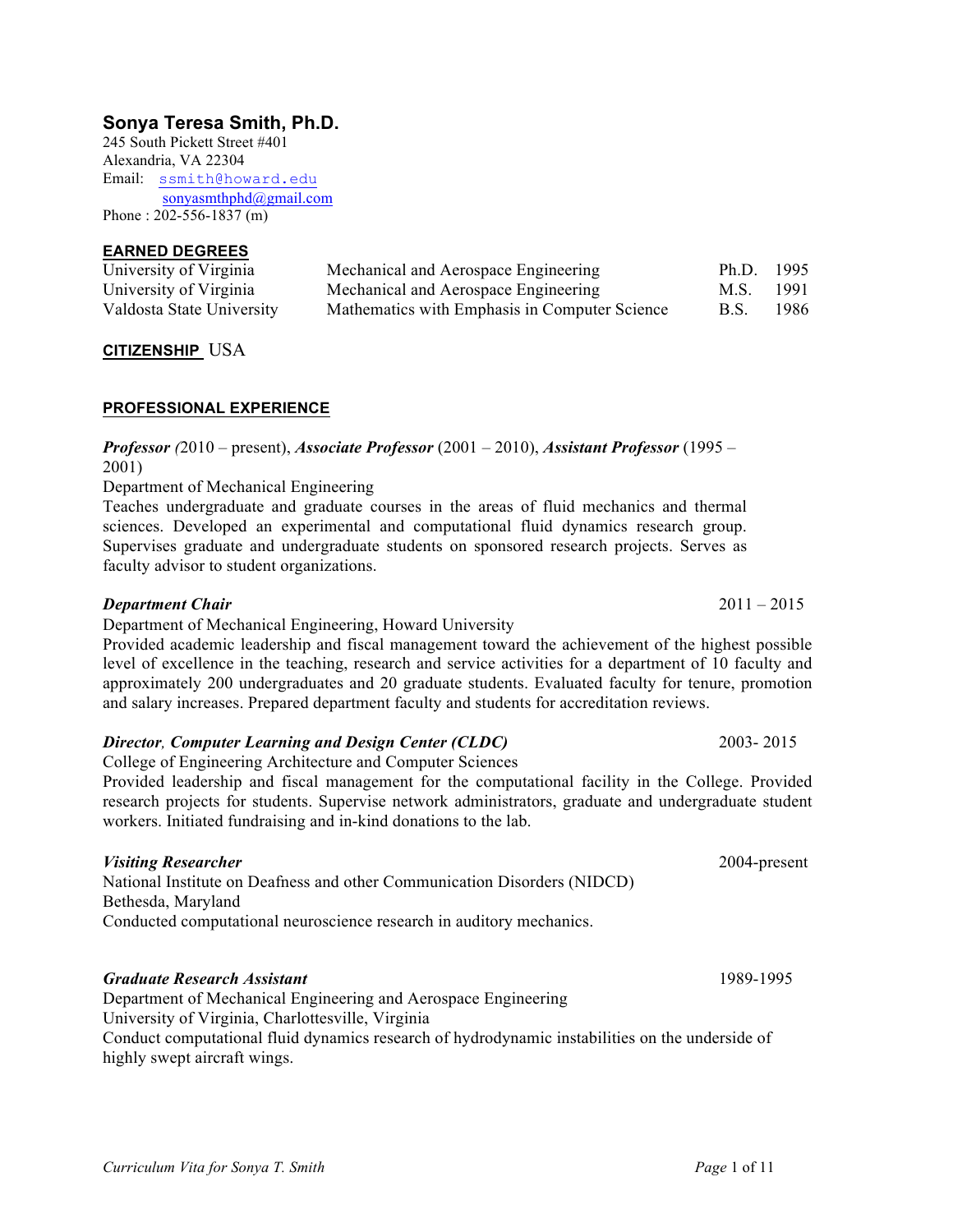# *Teaching Assistant* 1993-1993

Department of Mechanical Engineering and Aerospace Engineering University of Virginia, Charlottesville, Virginia Conducted problems sessions in thermodynamics for a class.200 students. Presented lecture in the absence faculty member assigned to the course.

# *Staff Engineer* 1988- 1989

CTA Incorporated, Hampton, Virginia

Provided support for the Space Station Program office at NASA Langley Research Center. Performed feasibility studies for scientific experiments and research facilities proposed for the International Space Station (dual keel configuration)

# *Programmer/Analyst* 1986 – 1988

UNISYS Corporation, Hampton, Virginia Programming support for the Structural Analysis Branch at NASA Langley Research Center

## **LEADERSHIP PROFESSIONAL DEVELOPMENT**

## **Workshop on Leadership, Innovation and Entrepreneurship for Women of Color in Academic Engineering, The City College of New York & The Standard Bank**

Participated in an action-based initiative for leadership through innovation and entrepreneurship. Engaged with other participants and with experts to gain knowledge of entrepreneurship and the entrepreneurial mindset and how to apply these principles toward the development of personal, professional and institutional strategies for the advancement of women of color in engineering and STEM.

## **National Women's Leadership Forum, American Council on Education/ Office of Women in Higher Education**

Participated in discussions with women presidents and executive search consultants who helped participants develop effective search strategies. The program helped me hone critical leadership skills in areas such as fundraising, risk management, and crisis response. I also participated in media training, mock video-taped interviews and critique, and contract negotiation exercises.

## **The Aspen Institute Executive Seminar**

Exercised personal tools and curiosity to think more critically and deeply about the good society in universities. Cultivated a richer understanding of the human condition through dialogue with other participants. Became professionally re-focused, and better prepared to lead through difficult choices and climate at a University.

## **Project Kaleidoscope, Faculty for the 21st Century. American Association of Colleges and Universities (AAC&U)**

Project Kaleidoscope (PKAL) is AAC&U's STEM higher education program dedicated to empowering STEM faculty, including those from underrepresented groups, to graduate more students in STEM fields who are competitively trained and liberally educated. PKAL also works to develop a scientifically literate citizenry as part of its commitment to principles and practices central to AAC&U's Liberal Education and America's Promise (LEAP) initiative.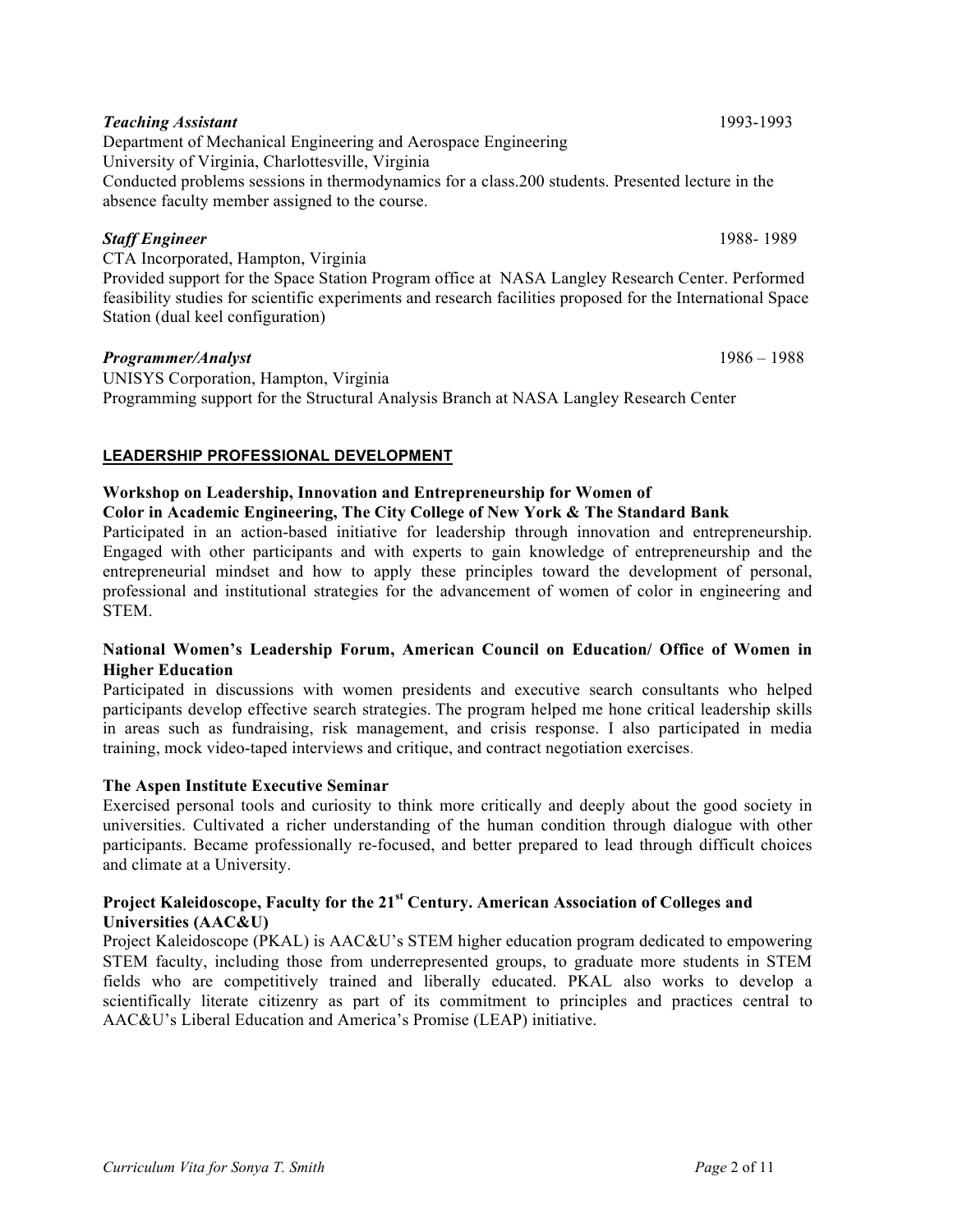### **SELECTED JOURNAL PUBLICATIONS / REFEREED CONFERENCE PAPERS (students of Dr. Smith are denoted in bold)**

**Okeke, M.,** Smith, S. and Graf, W.(2016) "A Computational model of vestibular fluid response to human body rotation." ASME Paper No. IMECHE 2016-67035.

**Shirvani, K.,** Smith, S., and Mosleh, M. (2016) "Role of Particle Size to Channel Thickness Ratio on Performance of Nanofluids in Micro-Channels ASME Paper No. IMECHE 2016-66860.

**Norman, N**., Smith, S., (2015). Reducing Large Viking I based Martian Entry, Descent and Landing Response Surface Methodology Produced Quadratic Models, 66th International Astronautical Congress, Jerusalem, Israel

**Norman, N**., Smith, S., (2015). Dewar Configuration as an Approach to Maximizing the Cooling of Heat Loads in Two-Temperature Dewars, Thermal and Fluids Engineering Summer Conference, American Society of Thermal and Fluids Engineers

**Clarke, M**., **Norman, N**., Smith, S., (2015). Hybrid-MCX-1 BWB Aircraft, ASME 2015 International Mechanical Engineering Congress & Exposition, Houston, TX

**Clarke, M**., **Norman, N.,** Smith, S., (2015), Construction and Analysis of Subsonic Airfoils for Wind Tunnel Testing, ASME 2015 International Mechanical Engineering Congress & Exposition, ASME International Undergraduate Research and Design Expo

Smith S. T. and R. S. Chadwick. Simulation of the Response of the Inner Hair Cell Stereocilia Bundle to an Acoustical Stimulus. PLoS ONE vol. 6(3), 2011.

Smith, S. and R. Chadwick. "Nanofluidics of Mammalian Hearing." ASME Paper No. IMECE2011- 64729, 2011.

Rubaai, A.; **J. Jerry**, S. Smith. Performance Evaluation of Fuzzy Switching of Position Controller for Automation and Process Industry Control. IEEE-IAS Transactions, vol. 47(5), pp. 2274-2282, 2011.

**Williams III**, A. and S. Smith. "Simulation of Gas and Water Management Strategies in PEM Fuel Cells for UAV." 38th Fluid Dynamics Conference and Exhibit , Seattle, Washington, June 23-26, 2008. Paper Number: AIAA-2008

S. Adams, C. Berry, C. Brown, C. Grant, P. Mead, S. Smith, I. St. Omer. "The Experiences of African American Women Engineering Faculty." ASEE/IEEE Frontiers in Education Conference Proceedings. 1-4244-0257-3/06/\$20.00 © 2006 IEEE

Stern, Xing, Yarbrough, Rothmayer, Rajagopalan, Otta, Caughey, Bhaskaran, Smith, Hutchings, Moeykens "Hands-on CFD Educational Interface for Engineering Courses and Laboratories." *Journal of Engineering Education* vol. 95(1), 2006.

Stern, Yarbrough, Rothmayer, Rajaopalan, Caughy, Bhaskaran, Smith, Hutchings, Moeykens. "Development of an Educational Interface for Hands-on Student Experience in Undergraduate Engineering Courses and Laboratories." *Proceedings of the ASEE Conference.* Paper #1526, 2004.

Ross, B. and Smith, S. "Behavior of Spent Fuel Entrained in Volcanic Magma" *Proceedings of the Waste Management Symposium 2004. February 29-March 4,* 2004*. Tucson, AZ*

Apted, Kozak, Bursik, King, Morrissey, Ross, Sheridan, Smith, Kessler. Extrusive Release Pathway Scenarios for Yucca Mountain: Analysis and Implications EPRI Report, 2004.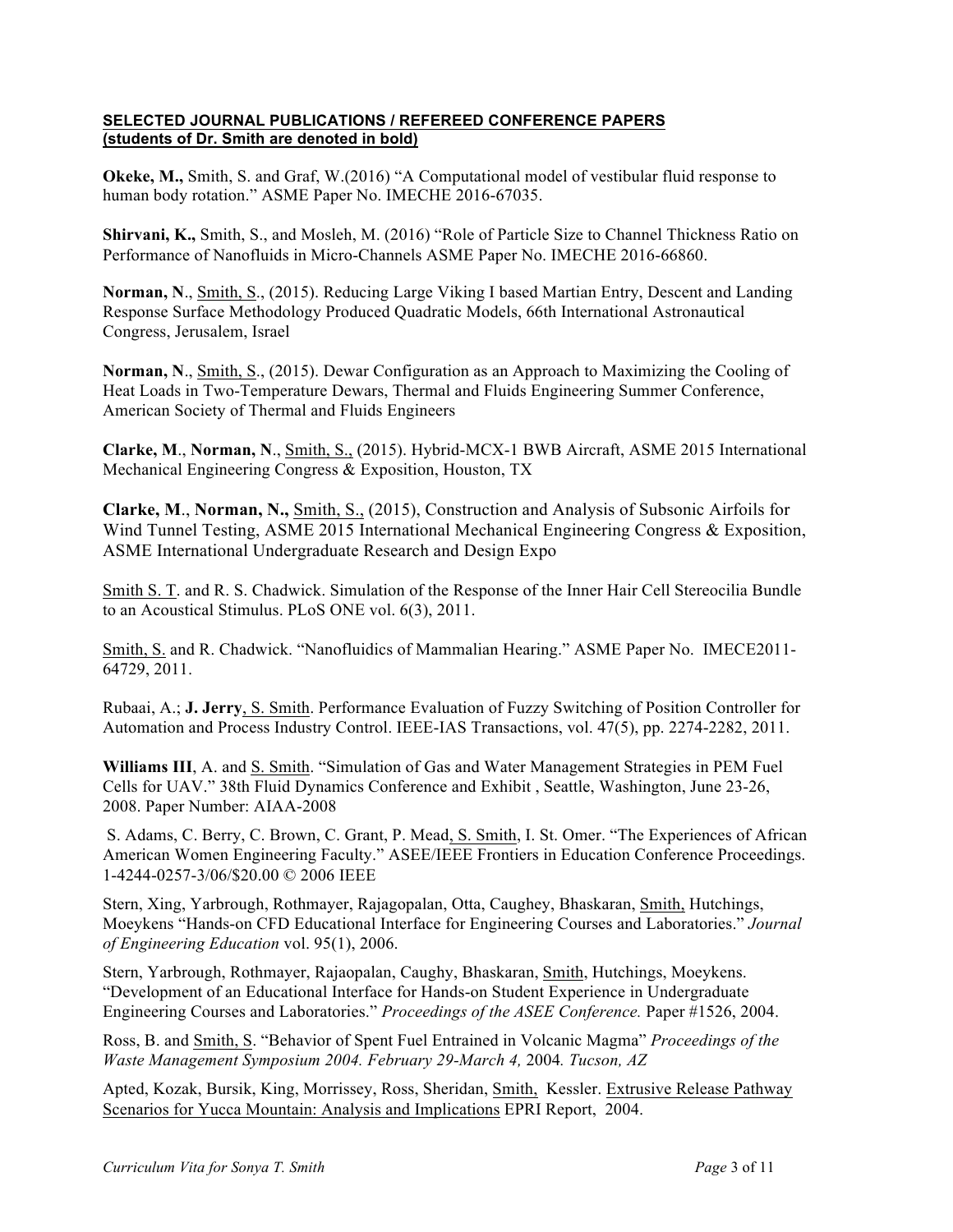**Charity Jr., D.D**., S. Smith, and L. Burge III. "Virtual tool development for exploring the Virtual Wind Tunnel(VWT)." Proceedings of the International Conference on Imaging Science, Systems and Technology, *CISST* 2003, pp. 352-357. ISBN:1-892512-**46-7.**

Smith, Sonya T. and **K. Santy-Ateyaba** "The use of consolidated expansions in modeling anisotropic turbulence." Advances in Turbulence*.* 2000.

Smith, S. "Airframe noise resulting from flap side-edge bursting." AIAA Aeroacoustics Conference , AIAA Paper 2000-1938

**Pete, Kimberly R**., D.D. Vicroy, S. T. Smith. "Model Validation for Wake-Vortex/Aircraft Encounters." Submitted to the AIAA Atmospheric Flight Mechanics Conference(refereed) AIAA Paper 2000-1939

**Roberts, C.L.,** D.D. Vicroy, S.T. Smith. "Comparison of simulations and in-situ measurements of wake-vortex/aircraft encounters.'" AIAA Paper 2000-3908

Smith, S. and Haj-Hariri, H. `` Nonlinear interactions of Gortler vortices and Tollmien-Schlichting Waves in compressible boundary layers.'' Proceedings of the Fifth Pan American Congress of Applied Mechanics (PACAM V). University of Puerto Rico

Smith, S. and Haj-Hariri, H. "Gortler vortices and heat transfer: a weakly nonlinear analysis." *Physics of Fluids A* **5,** no. 11 pp. 2815-2825.

### **SELECTED CONFERENCE PRESENTATIONS (presenters underlined, students denoted in bold)**

**Okeke, M.,** Smith, S. and Graf, W.(2016) "A Computational model of vestibular fluid response to human body rotation." ASME Paper No. IMECHE 2016-67035.

**Shirvani, K.,** Smith, S., and Mosleh, M. (2016) "Role of Particle Size to Channel Thickness Ratio on Performance of Nanofluids in Micro-Channels ASME Paper No. IMECHE 2016-66860.

S. Smith and R. Chadwick. "Nanofluidics of Mammalian Hearing" ASME 2011 International Mechanical Engineering Congress and Exposition (IMECE), Denver, Colorado, 2011.

S. Smith and R. Chadwick. "Bundle-Fluid Interaction in Mammalian Auditory Mechanotransduction" Association for Research in Oltolaryngology (ARO) 34th Midwinter Meeting. Baltimore, MD, 2011.

S. Smith and R. Chadwick. "Effects of Inner Hair Cell Bundle Structure on Mechanotransduction" Association for Research in Oltolaryngology (ARO) 32nd Midwinter Meeting. Baltimore, MD, 2009.

**N. Wade** and S. Smith. "61st Annual Division of Fluid Dynamics Meeting, San Antonio, Texas, 2009.

S. Smith. "Research Interests and Collaboration Opportunities". Women's International Research Engineering Summit (WIRES). Barcelona, Spain, 2009.

**Williams III, A**. and S. Smith. "Simulation of Gas and Water Management Strategies in PEM Fuel Cells for UAV" Paper Number: AIAA-2008-4166, 2008.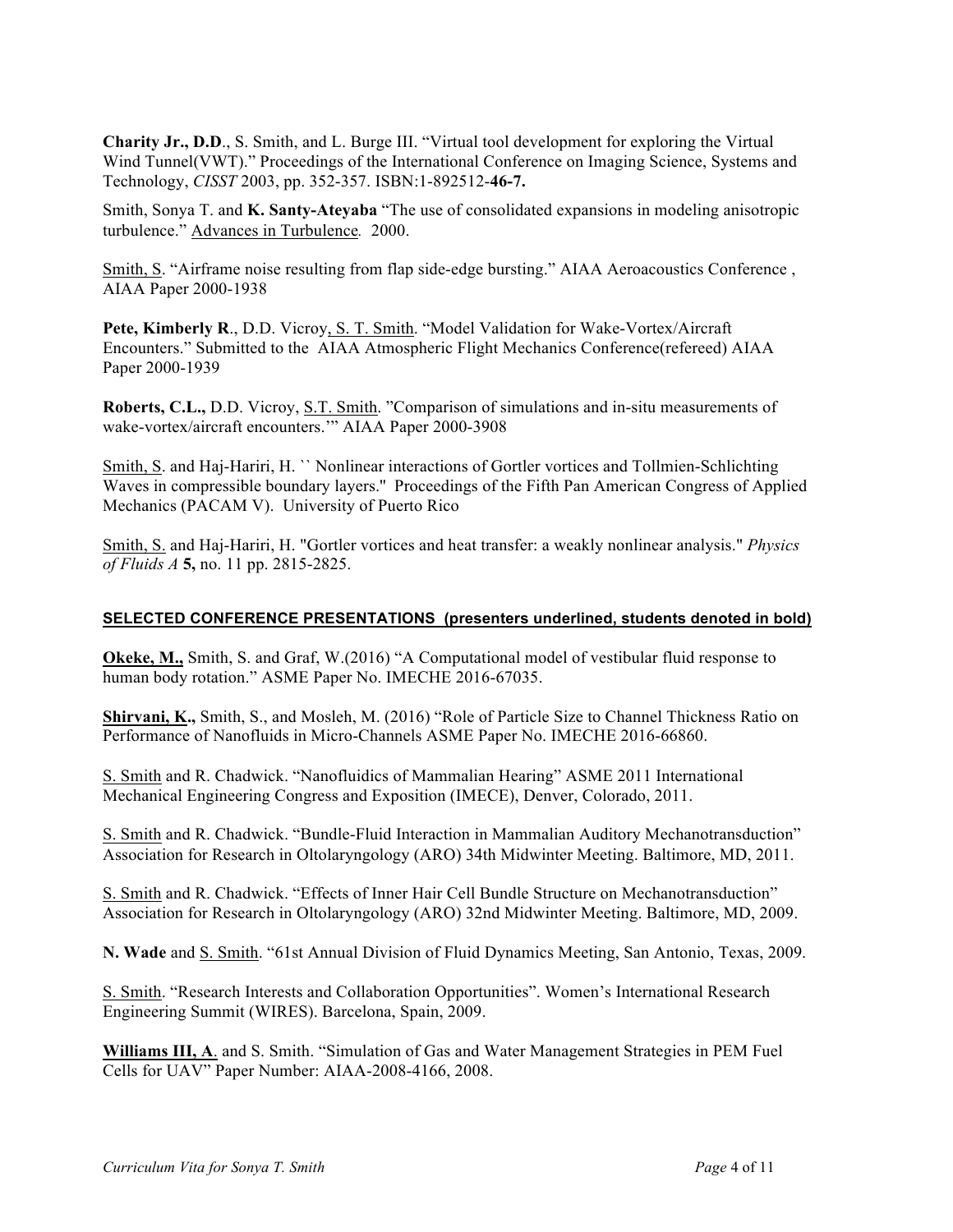Smith, S. and Chadwick, R. "Hydrodynamics of an Inner Hair Cell Stereocilia Pair: towards a transduction model" ARO 30<sup>th</sup> Midwinter Meeting, Denver, Colorado, 2007.

Smith, S. and Chadwick, R. "Hydrodynamics of an Inner Hair Cell Stereocilia Bundle: on the Origin of Frequency Doubling." EuroHear. Paris, College de France, 2007.

Smith, S. and Chadwick, R. "Hydrodynamics of Inner Hair Cell Bundle Mechanics" ARO 29<sup>th</sup> Midwinter Meeting. Baltimore, MD, 2006.

**Charity, D.,** S.T. Smith, and L. Burge "Design of a Virtual Manometer Bank for Virtual Laboratory Experiments", The 2003 International Conference on Imaging Science, Systems, and Technology (CISST'2003), 2003.

Chen, B. and Smith, S.T. "Radiated Noise due to Vortex Breakdown over a Wing-tip." 53<sup>rd</sup> Annual Meeting of the Division of Fluid Dynamics of the APS; Washington, DC, 2000.

Smith, S. and **K. Santy-Ateyaba** "The use of consolidated expansions in modeling anisotropic turbulence." Advances in Turbulence*.,* 2000.

Smith, S. "Airframe noise resulting from flap side-edge bursting." Submitted to the AIAA Aeroacoustics Conference , AIAA Paper 2000-1938, 2000.

**Pete, Kimberly** R., D.D. Vicroy, S. T. Smith. "Model Validation for Wake-Vortex/Aircraft Encounters." AIAA Atmospheric Flight Mechanics Conference, AIAA Paper 2000-1939, 2000.

**Roberts, C.L**., D.D. Vicroy, S.T. Smith. "Comparison of simulations and in-situ measurements of wake-vortex/aircraft encounters.'" AIAA Atmospheric Flight Mechanics Conference, AIAA Paper 2000-3908 , 2000.

### **INVITED LECTURES**

Gender Summit 5 Africa 2015. The Gender Summit platform was introduced to the continent by a partnership of regional research funders led by the Human Sciences Research Council (HSRC). Partners in South Africa included the Department of Science and Technology, the Department for Women, and the National Research Council, as well as Howard University, USA. The GS5-Africa was received with enthusiastic response from all the participants, who welcomed the idea of applying the gender lens to improve research and development outcomes and the idea that actions must be evidencebased and consensus-led.

Constituency for Africa, Ronald H. Brown Memorial Series. **AFRICAN WOMEN'S EMPOWERMENT THROUGH STEM FORUM.** This Forum, organized in collaboration with the World Bank Group (WBG), African Union Commission (AUC), African Ambassadors' Group, Consortium of African Diasporas in the U.S. (CADUS), and Howard University, gathered stakeholders from Africa, government, private sector, civil society, and the African Diaspora to continue to share lessons learned and explore strategies regarding African women's empowerment and development towards Africa's Agenda 2063. The primary goal of this forum was to promote education, research, and human capacity development in Africa, the U.S., and elsewhere.

Smith, S. and Chadwick, R. "Hydrodynamics of an Inner Hair Cell Stereocilia Bundle: on the Origin of Frequency Doubling." *EuroHear.* Paris, College de France, 4/27-28, 2007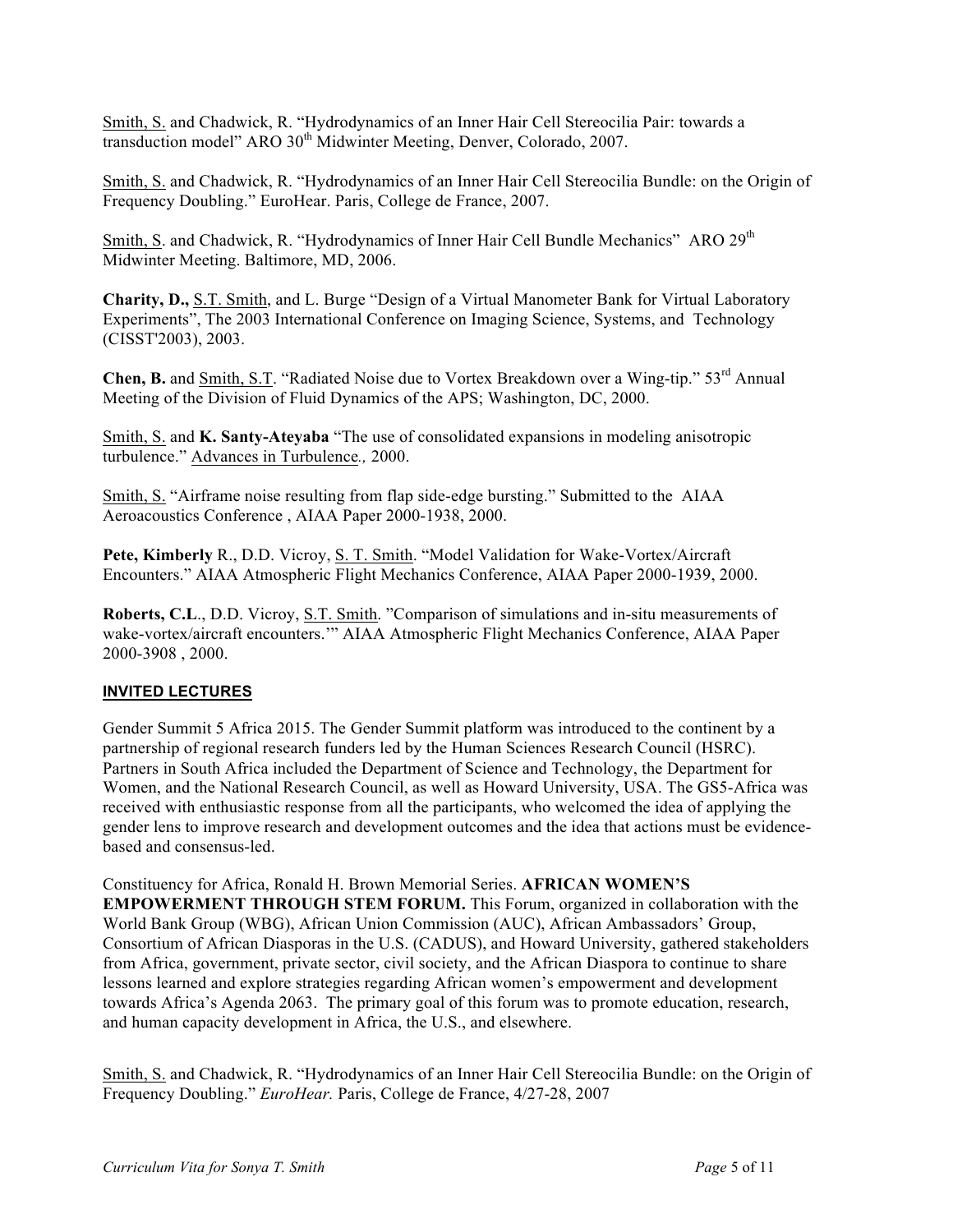"The Experiences of African American Women Engineering Faculty." (Invited Panel Session) S. Adams, C. Berry, C. Brown, C. Grant, P. Mead, S. Smith, I. St. Omer. ASEE/IEEE Frontiers in Education Conference. San Diego, CA October 28-31, 2006

"Are there other Neighborhoods like our own?" Challenger Center Window on the Universe Week; Tuskegee, Alabama 10/2002.

"Modeling and Simulating Natural Phenomena (Atmospheric, Earth, and Fluids Sciences); 2002 SECME Summer Institute; Howard University

"An Anisotropic Subgrid-Scale Model for Large Eddy Simulation.". Fifth US-Japan Conference on Flow Simulation and Modeling, Rice University 3/29-30/2000

"Graduate School: Keeping Your Eyes on the Prize." Keynote Speaker, NAFEO High Technology Student Expo, 1999

``Trailing-edge vortex breakdown.'' National Air and Space Museum SMART workshop; March, 1997

``Modeling and simulation of atmospheric dynamics.'' Short Course offered a t the NASA URC Conference; Albuquerque, New Mexico; February, 1997

### **WORKSHOPS ORGANIZED**

**Gender Summit 5 Africa 2015**. The Gender Summit platform was introduced to the continent by a partnership of regional research funders led by the Human Sciences Research Council (HSRC). Partners in South Africa included the Department of Science and Technology, the Department for Women, and the National Research Council, as well as Howard University, USA. The GS5-Africa was received with enthusiastic response from all the participants, who welcomed the idea of applying the gender lens to improve research and development outcomes and the idea that actions must be evidencebased and consensus-led.

**Constituency for Africa, Ronald H. Brown Memorial Series. African Women's Empowerment Through STEM.** This Forum, organized in collaboration with the World Bank Group (WBG), African Union Commission (AUC), African Ambassadors' Group, Consortium of African Diasporas in the U.S. (CADUS), and Howard University, gathered stakeholders from Africa, government, private sector, civil society, and the African Diaspora to continue to share lessons learned and explore strategies regarding African women's empowerment and development towards Africa's Agenda 2063. The primary goal of this forum was to promote education, research, and human capacity development in Africa, the U.S., and elsewhere.

**IMECHE 2014 ADVANCE Panel.** Workshop on Strategies for Women: Career Accomplishments. J. Chen, U. Ghia, P. Norris, S. Smith, K. Thole. International Mechanical Engineering Conference and Exposition, Montreal, CA

**Research Day Panel 2016. HU ADVANCE-IT is for you too! : How the Social and Behavioral Sciences (SBS) contribute to the mission of HU ADVANCE-IT**. The mission of HU ADVANCE-IT is to attract, promote and retain more women faculty in the STEM disciplines at Howard University. This mission is realized through programs in Education (e.g. Unconscious Bias Training), Advocacy (e.g. Media Campaign), and Empowerment (e.g. Mini-grants). HU ADVANCE-IT also has a significant SBS component that will be catalyzed by the results of a study documenting the experiences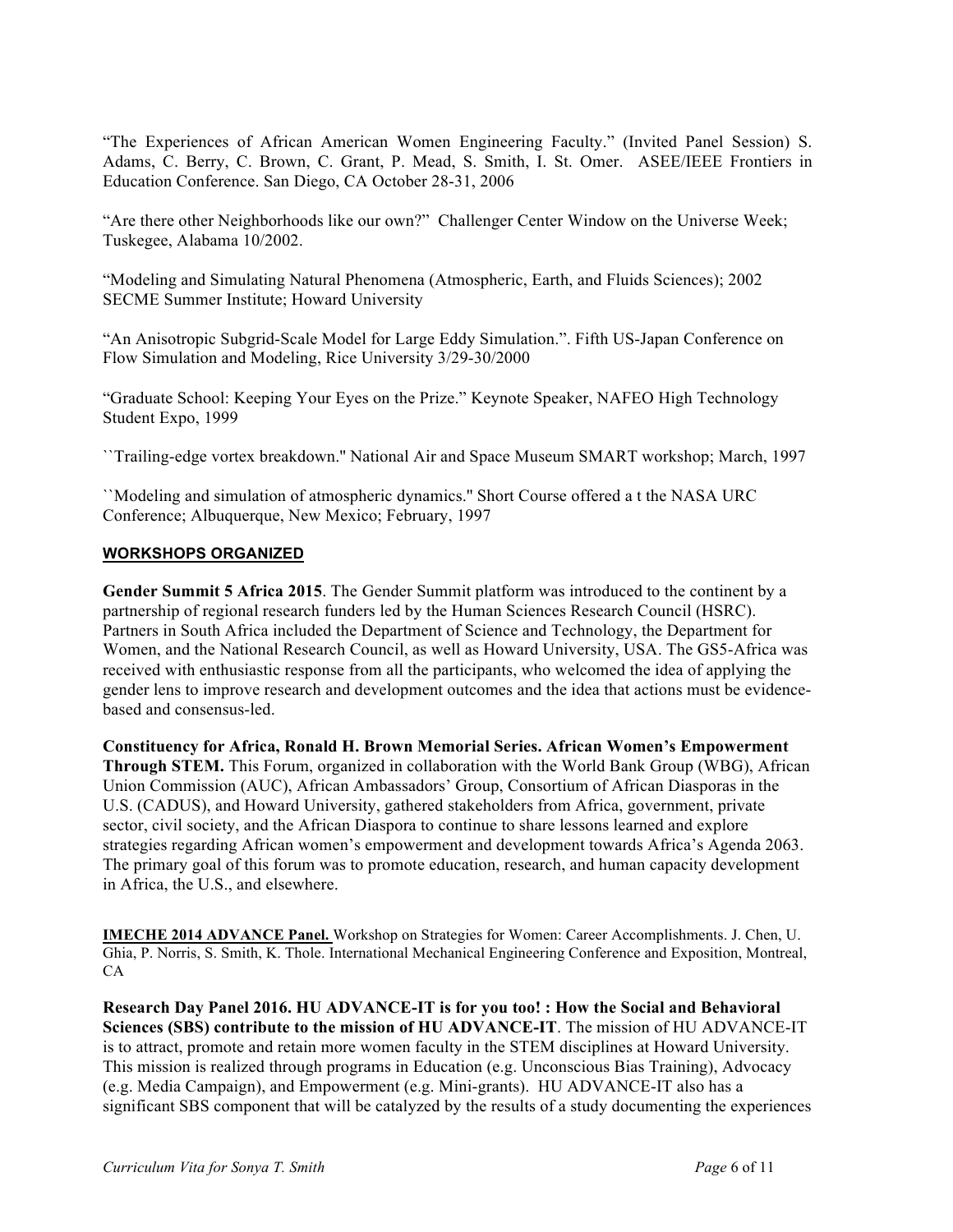of women faculty at Howard. The panelists will discussed strategies to increase participation of SBS women faculty in HU ADVANCE-IT programs and best practices to leverage their input in achieving the HU ADVANCE-IT mission. Strategies for obtaining SBS women faculty by-in as well as strategies for institutionalization of STEM /SBS faculty initiatives are anticipated outcomes of the panel.

**"The Experiences of African American Women Engineering Faculty."** (Invited Panel Session) S. Adams, C. Berry, C. Brown, C. Grant, P. Mead, S. Smith, I. St. Omer. ASEE/IEEE Frontiers in Education Conference. San Diego, CA October 28-31, 2006 **HONORS AND AWARDS**

ORISE Fellowship at the National Institutes on Deafness and other Communication Disorders (NIDCD), May-September, 2010

Ninth Annual ASEE Global Colloquium on Engineering Education/ First Conference of the Global Engineering Deans Council (GEDC). October 17-21, 2010, Singapore

Women's International Research Engineering Summit (WIRES). June 2-4, 2009, Barcelona, Spain.

"Hydrodynamics of an Inner Hair Cell Stereocilia Bundle: on the Origin of Frequency Doubling." (Invited presentation) *EuroHea*r Paris, France, April 27-28, 2007

Faculty Author Recognition Certificate (2005-2006)

Science Spectrum Trailblazers, Top Minorities in Science , (2005)

Reviewer, *Aerospace Science and Technology*, 2004

Howard University Science, Engineering, and Mathematics Program Mentor, 2002

Visiting Associate Professor, Department of Mechanical Engineering and Material Science Rice University; Houston, TX (2002)

Visiting Scientist. National Center for Atmospheric Research (NCAR) Boulder, CO (1998)

### **THESES AND DISSERTATIONS SUPERVISED**

"The Effect Of A Rotational Stimulus On Eye Movement During Nystagmus Within A Normal Human Vestibular System." Marie Baronette Okeke, Ph.D. expected May 2016

" Measurement of Residual Resistance Ratio of Cryogenic Materials." Kirsten Lovelace-Sims. M.S. Expected, May 2017

" Computational modeling of Drug Delivery systems." Moses Ukoama. Ph.D. expected, May 2019

"Performance improvement of Proton Emission Membrane Fuel Cell", M.S., Jolomi Erikpara, 5/13

"Efficient Computational Modeling of Twin-screw Extrusion", Ph.D. Henry Fitzpatrick, Department of Mechanical Engineering; 5/09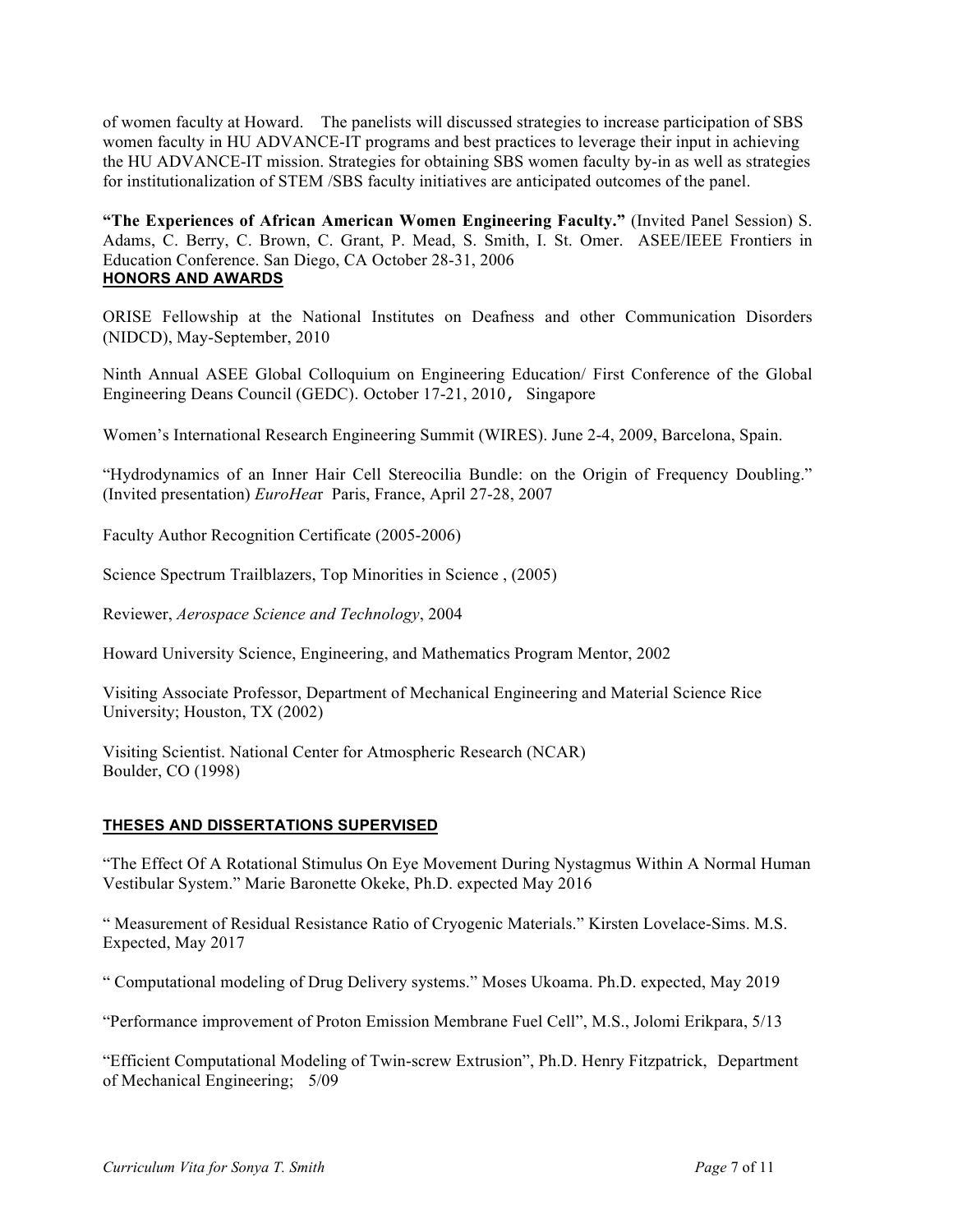"Computational Modeling of a PEM Fuel Cell with Gas and Water Management Strategies" M.S. Nasir Wade, Department of Mechanical Engineering; 5/09

"Effect of Optimal Placement of Coolant Channels on PEM Fuel Cell Performance" M.S., Alvester Williams, Department of Mechanical Engineering; 7/08

"Breaking of Atmospheric Gravity Waves" by Levar Young, M.S. , Atmospheric Science 5/06 "Unsteady Aerodynamics for Microvehicle Propulsion." M.S. by Alicia Jones, Department of Mechanical Engineering; 5/04

"Numerical Simulation of Hypersonic Base Flow about an Elliptical Cone" M.S. by Yang Yang, Department of Mechanical Engineering; 8/04

"Design of a Virtual Manometer Bank for Virtual Laboratory Experiments" by Donald Charity, Master of Systems and Computer Science, 5/03

"Numerical Simulation and in-situ measurements of a B737-300 wake-vortex/aircraft encounters", by Christopher Roberts, M.S., Department of Mechanical Engineering; 5/01.

"Modeling of Wake-vortex/Aircraft Encounters" by Kimberly Pete, Department of Mechanical Engineering; M.S., 5/99

"The use of consolidated diagrams in modeling anisotropic turbulence", by Koukommaha Santy-Ateyaba, M.S., Department of Mechanical Engineering; 5/99

### **SELECTED FUNDED GRANTS**

NSF Engineering Research Center (ERC) for Power Optimization for Electro– Thermal Systems (POETS). \$18.4 million (UIUC-lead institution, Howard, Stanford, U. Arkansas) HU receives \$4 Million. 9/2015- 9/2020

NSF ADVANCE- Institutional Transformation (HU ADVANCE-IT) : Women of Color as Change Agents in STEM, \$3.4M, 10/2012-9/2017

Northrop Grumman Corporation. Wintermute: Cryogenics Analysis. \$212,450. 10/2014-9/2015

"The Effect on Inlet Flow Fields of Multi-mode Induced Transition in a Hypersonic Boundary Layer." 2015-2018, \$300,000.Air Force Office of Scientific Research

JHSV Mission Bay Flow Field Characterization, \$100,000 8/2011-8/2012

NSF Catalyzing International Collaborations: Howard University - Karolinska Institutet Planning Visit. PI S. Smith, \$21,531 9/11-12/12

Flow Control Analysis of Serpentine Inlets using AVUS, DOD, \$200K, 9/04-8/07

"Simulation and Modeling of Airdrop Systems: Far field Wake Analysis" US Army Natick Soldier Center; \$50K 9/01-8/02

"Rotorcraft Icing Severity Detection and Indication System (ISD&IS)"; Boeing Helicopters, Philadelphia, PA; \$80K 1/01-12/01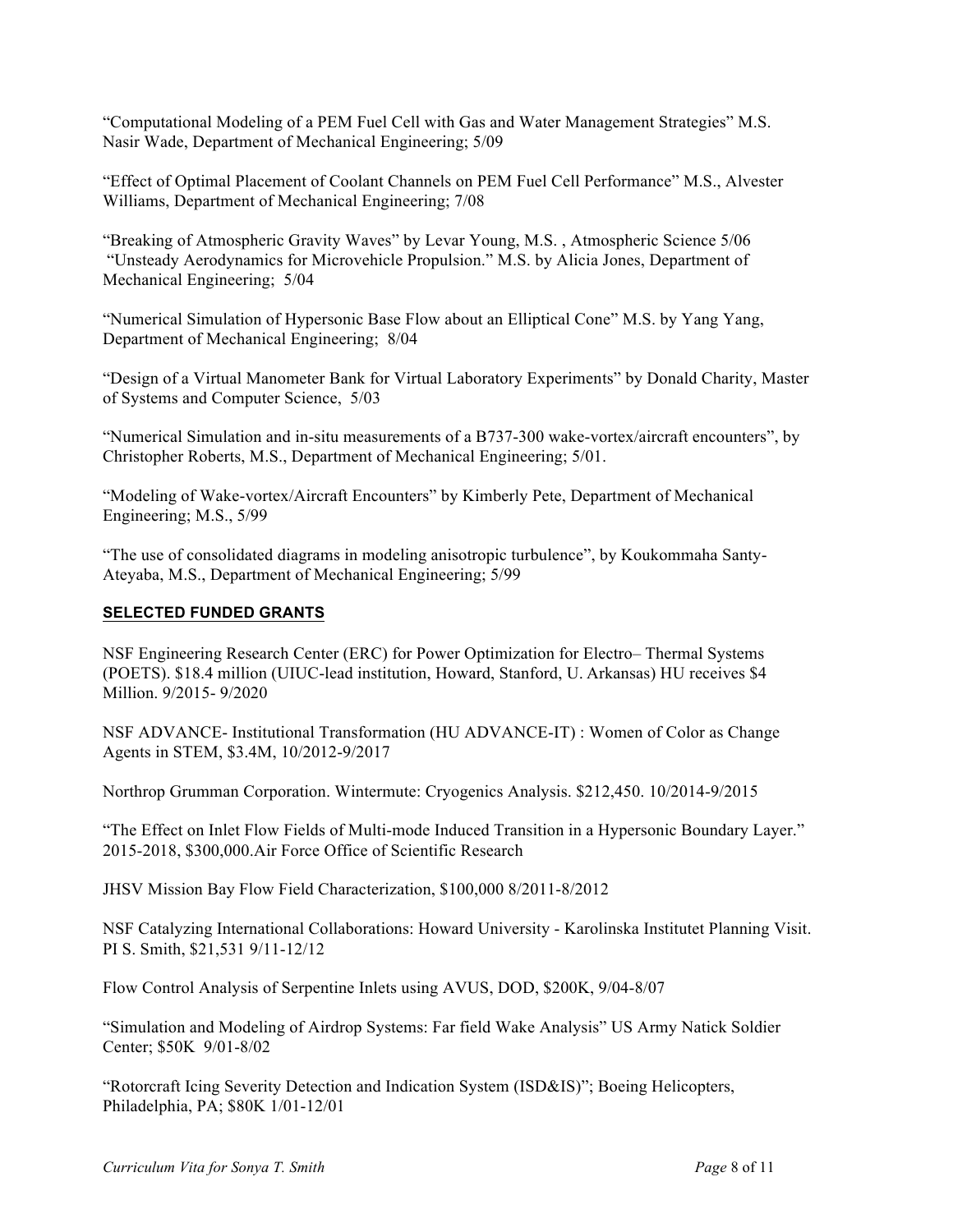"The contribution of flap-side edge vortex bursting to airframe noise"; NASA \$217K;10/98-10/01

"Investigation of the relationship of vortex generated sound and airframe noise", NASA, \$20K, 2/98- 10/98

"Multiscale Systems Engineering for Nanocomposites", NSF, \$1,000 K, 9/03-5/06 (one of three Coinvestigators, \$200K for S.T. Smith)

"The Center for the Study of Terrestrial and Extraterrestrial Atmospheres" NASA, \$5000 K;1/97-1/02 (one of 9 Co-investigators)

Goddard Space Flight Center/Howard University Fellowship in Atmospheric Science; NASA \$1,540K, 5/99-4/05, 5/08-5/10

Integration of simulation technology into undergraduate courses and laboratories, NSF, \$90K, 3/1/02- 3/1/05

Research Experiences for Undergraduates (REU), NSF, \$30K, 5/1/03-4/30/04

#### **COURSES TAUGHT**

Undergraduate: Fluid Mechanics Thermodynamics Applied Thermodynamics Graduate:

> Acoustics and Noise Turbulence Computational Fluid Dynamics Advanced Heat Transfer Advanced Fluid Dynamics

#### **PROFESSIONAL SOCIETY MEMBERSHIPS & SERVICE**

American Society of Mechanical Engineers (ASME)

- Faculty Advisor, Howard University Student Chapter
- Faculty Sponsor, Howard University Human Powered Vehicle Team
- NSF ADVANCE Program Panel: IMECH 2014

American Society for Engineering Education (ASEE)

American Society of Black Engineers (NSBE)

Society of Women Engineers (SWE)

• Faculty Advisor, Howard University student Chapter

Association for Research in Otolaryngology (ARO)

American Physical Society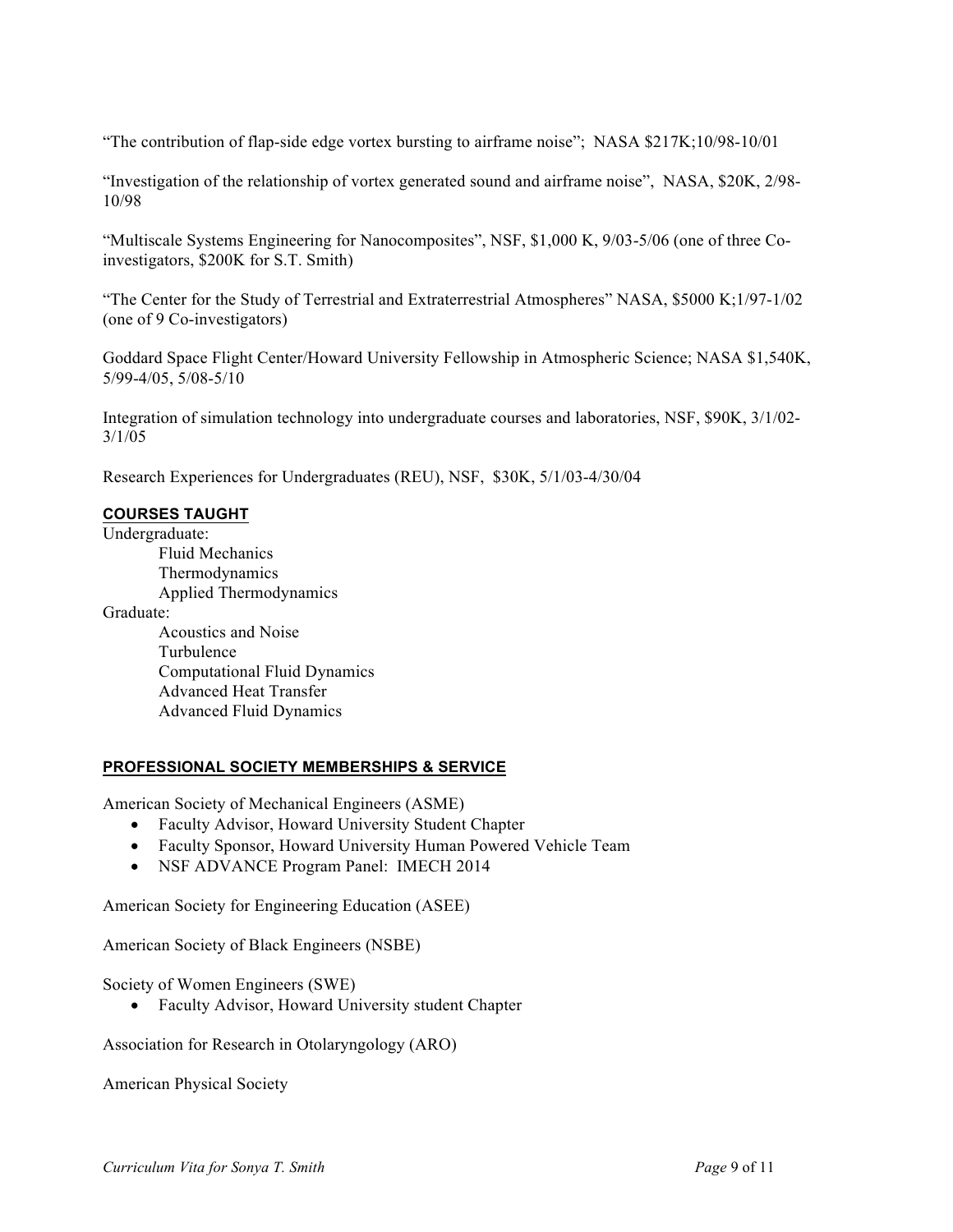Sigma Xi Research Honor Society

• President, Howard University Chapter, 2014-2015

Tau Beta Pi Engineering Honor Society

Sigma Gamma Tau, ASME Honor Society

### **SELECTED PROFSSIONAL SERVICE**

National Science Foundation (NSF) HBCU-UP Research Initiation Award Review Panel, 6/2012

National Science Foundation (NSF) ADVANCE-IT Site Visit Team, 5/2011

NSF Graduate Research Fellowship Program (GRFP) Review Panel 2/2010, 3/20

Conference Planning Committee, 2011 Annual Meeting of the American Physical Society Division of Fluid Dynamics (APS-DFD)

Member, Aircraft Safety Subcommittee of the Federal Aviation Association (FAA) Research, Engineering and Development Advisory Committee (REDAC). 2010-2015

National Science Foundation (NSF) East Asia & Pacific Summer Institutes (EAPSI) Review Panel, 1/2009

NSF Nanotechnology Undergraduate Education (NUE) in Engineering (NSF 07-554) Program Review Panelist. 7/9-10/2008

NSF Nanotechnology Undergraduate Education (NUE) in Engineering (NSF 07-554) Program Review Panelist. 7/19-20/2007

NSF CAREER Review Panelist: Quantum, Molecular and High Performance Modeling and Simulation for Devices and Systems (QMHP). 10/31-11/1/2006

"The Experiences of African American Women Engineering Faculty." S. Adams, C. Berry, C. Brown, C. Grant, P. Mead, S. Smith, I. St. Omer. ASEE/IEEE Frontiers in Education Conference. San Diego, CA 10/28-31/2006

NSF Course, Curriculum, and Laboratory Improvement Program – Adaptation and Implementation (CCLI-A&I) Review Panel 12/2002

### **SELECTED PUBLIC AND COMMUNITY SERVICE**

Docent, National Museum for Women in the Arts (NMWA), 2005-present

Judge, Sixth Grade Science Fair. John Phillip Souza Elementary School*,* Washington, DC (4/2003, 4/2004)

Visiting Scientist. Challenger Center for Space Science Education. Window on the Universe Week 04/2002 Washington D.C Public Schools